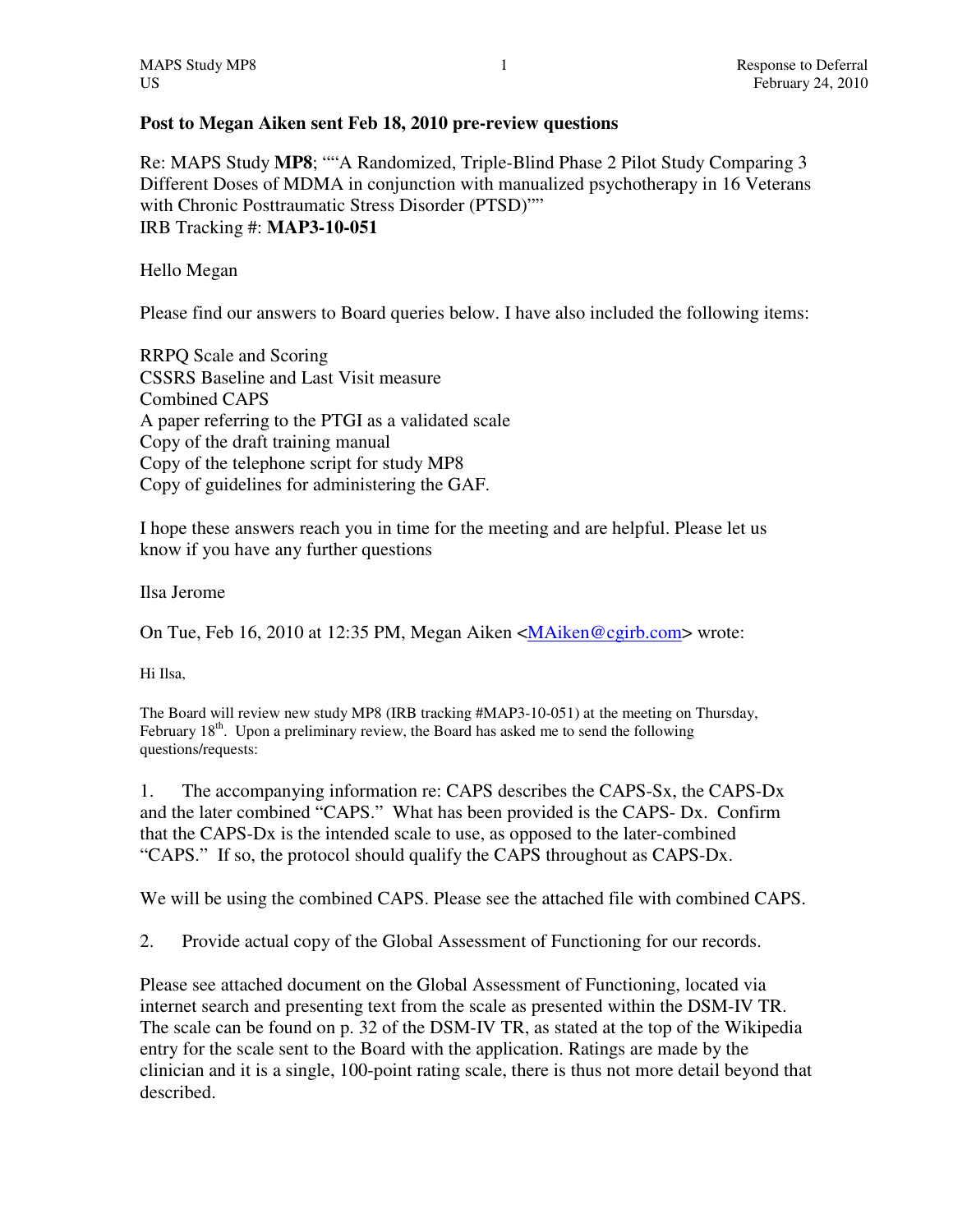3. Is the PTGI-C a validated scale? Is the copy provided what will be used, or will the on-line version be used? If so, please provide copy of on-line version for our records.

It is a validated scale, as noted in Zoellner et al. 2006, also provided (please see attached, first page). The copy provided is the scale. It will not be given on-line but as a pencilpaper self-report measure.

4. Please provide a copy of SCID (pg 19 Section 6.0 Methods)

A hard copy of the SCID will be mailed to the board upon request. it is a lengthy document and not amenable to faxing or easy electronic mailing.

5. Please provide a copy of RRPQ (pg 22 (Section 6.1.2)

Please see attached copy of the RRPQ measure and scoring. This is the same measure used in the first investigation by this PI, MAPS study 63,384 or MP1, IRB tracking number MAPS1-03-077..

6. Please provide a copy of the C-SSRS for our records.

This is the same measure used in the second study CGIRB approved with this PI, MAPS study MT1, IRB tracking number MAP3-09-385. Please see attached Baseline and Sine Last Visit CSSRS scales.

7. Please provide a copy of MAPS' treatment manual (pg 27 Section 6.2.3) for our records.

As with the CSSRS, this was provided previously in reference to MAPS study MT1, IRB tracking number MAP3-09-385. Please see attached copy of training manual.

8. The Investigator's Brochure is over 2 years old. In keeping with 21 CFR 312.55, is a revised IB anticipated?

Yes, as agreed to when reviewing MAPS Study MT1, IRB tracking number MAP3-09- 385, we will complete revision of the new IB by June, 2010, with the revised IB supplied as soon as it is completed, at this time or an earlier date if completion occurs earlier.

9. Confirm who will have the code/key to the six different doses used for this study, the compounding pharmacist or the "randomization monitor." Who does the investigator contact should a need to break the blind occurs?

The compounding pharmacist and randomization monitor will be unblinded. Section 5.2 of the protocol (second paragraph) states, "If there is an adverse event or other emergency requiring knowledge of participant's condition assignment, the blind may be broken for an individual participant." There will be sealed envelopes as before, in the first study conducted by the PI (study 63384), made up by the randomization monitor. They'll be in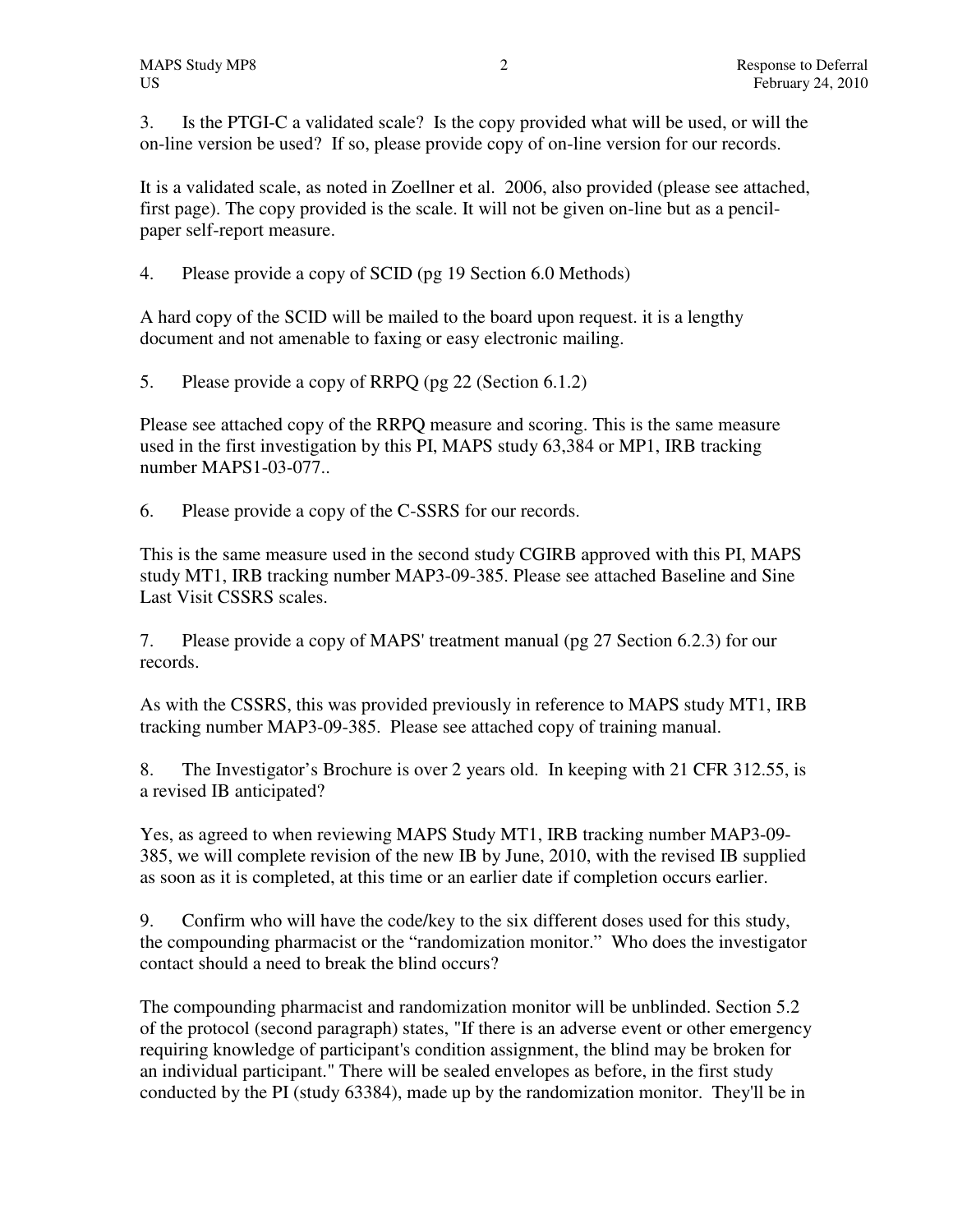the safe with the MDMA in the room adjacent to where the experimental sessions are done so the investigators can break the blind immediately if needed.

10. Please identify the Independent Rater and who is the Randomization Monitor?

The independent rater will be Mark Wagner PhD, the same independent rater for the first study conducted by the PI and approved by CGIRB (MAPS study 63,384, IRB tracking number MAPS1-03-077), and/or his assistant. The randomization monitor is to be announced but will be an individual, as a graduate student, working with Mark Wagner.

11. The first paragraph of Section 5.2 ends on the top of pg 16 with an incomplete sentence: Twenty… Please complete.

The word "Twenty" is not meant to be there; the paragraph ends with the sentence concerning the randomization monitor supervising filling of bottles.

12. Please elaborate on the statement in Section 5: There will be preliminary examination of the data before all participants have completed the 12-month follow-up. Is this an interim analysis of some sort; if so, for safety or efficacy?

The interim data analysis will be conducted after the experimental sessions are completed and after the two-month follow-up has been completed. The interim data analysis will be conducted for safety and efficacy.

13. Has a copy of the telephone screening script been provided?

Please see attached copy of the telephone script.

14. Will subjects whose symptoms are controlled on psychiatric medications be allowed in the study, for example persons with depression who are adequately controlled?

Yes. They would have to taper off any medications in time for washout of the drug (5 times the half life of the particular drug) before the first experimental session. People with depression and other psychiatric diagnoses other than the ones specifically excluded in the list of exclusion criteria will be allowed in the study. Information on medication tapering can be found in section 6.2.1, "Prescreening, Screening and Baseline Evaluation", and inclusion #5 states that participants must be willing to refrain from taking psychiatric medication during the study period. This is the same as for our previous study, MAPS ID 63,384 (MP1), IRB tracking number MAPS1-03-077.

14b. Note--Not all Consent Quiz answers were highlighted for "correct" response.

[I cannot find a case where this was not true.]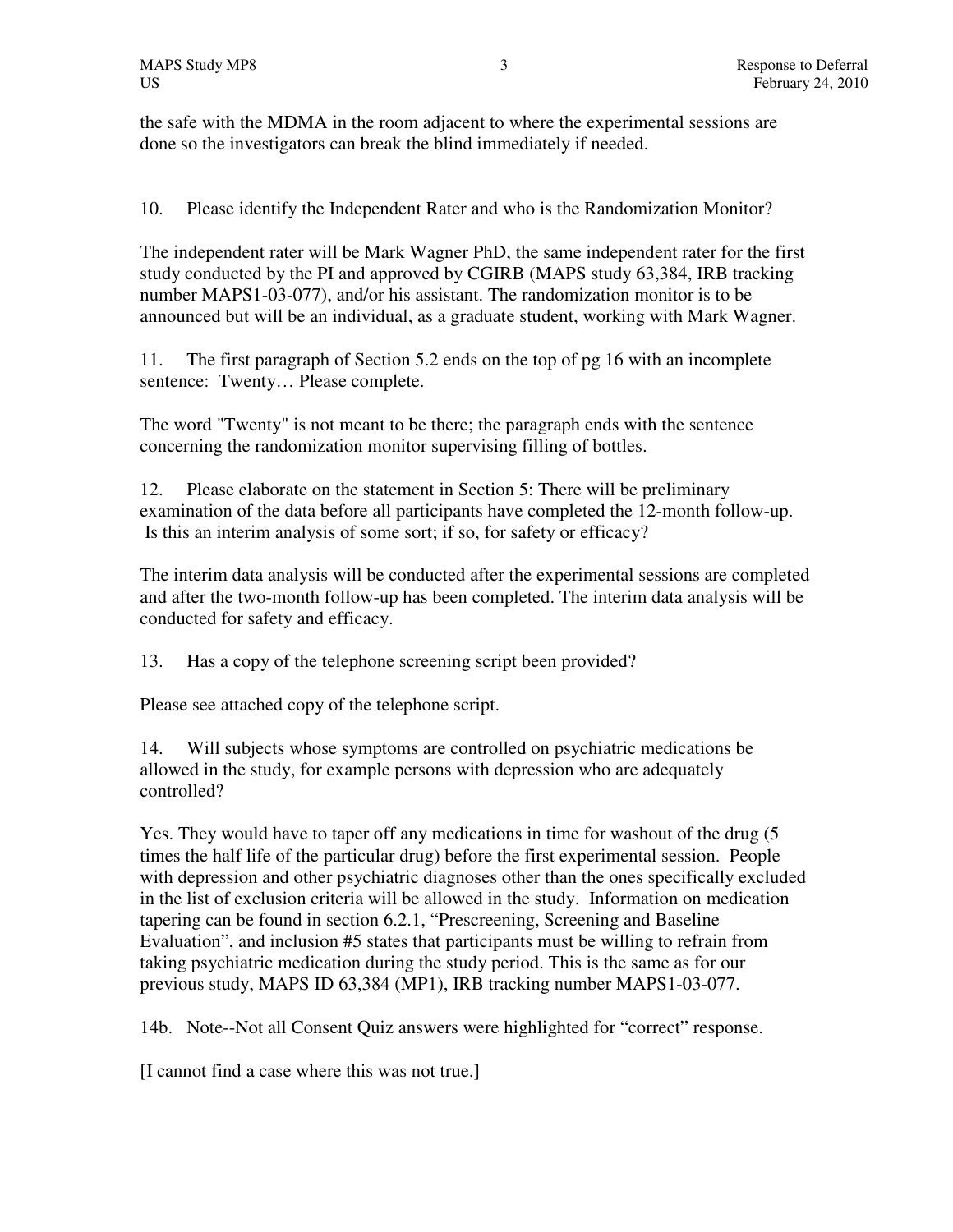15. Confirm that subjects who pose a risk to others are excluded and will be discontinued, should they become such a risk.

Participants who pose a risk to others would be excluded and would be removed from the study if they became a risk to others.

16. Confirm that, as per Section 13.2, further evaluation of carotid US and exercise stress testing is at no cost to subject?

Since such tests would be solely for determining study enrollment, they would be at no cost to study participants.

17. Inclusion # 4 can be interpreted in that subjects who do live within driving distance do not need a therapist. Please confirm.

This is true.

17b. What is considered a "reasonable" driving distance?

Approximately two hours from the study site.

17c. Should subjects in this early phase study have an on-going therapeutic relationship with a psychotherapist or psychiatrist?

It might be ideal but not necessary. Participants will be undergoing a course of psychotherapy with the PI and co-investigator. Veterans are often underserved with respect to supporting psychotherapy.

18. Will any potential subjects be patients of the PI? If so, is there a limit?

It is unlikely that any patients of the PI will be study participants, and no limit on patients of the PI has been determined. At present we expect that no patients of the PI will be enrolling in this study.

19. If the subject cannot be reached for the phone contact, what is the follow-up plan, particularly if this is a call where the C-SSRS is to be administered?

Participants who cannot be reached by telephone are very unlikely to be enrolled in the study, as participants are expected to be reached daily for seven days after each experimental session. As telephone contact occurs not just to assess suicidality but to assess participant well-being, this is an essential part of the study, and is even listed as an inclusion (#12, "are willing to be contacted via telephone for all necessary telephone contacts"

If we were unable to reach a subject by telephone despite repeated attempts, every effort would be made to contact their outside physician or a family member to be sure they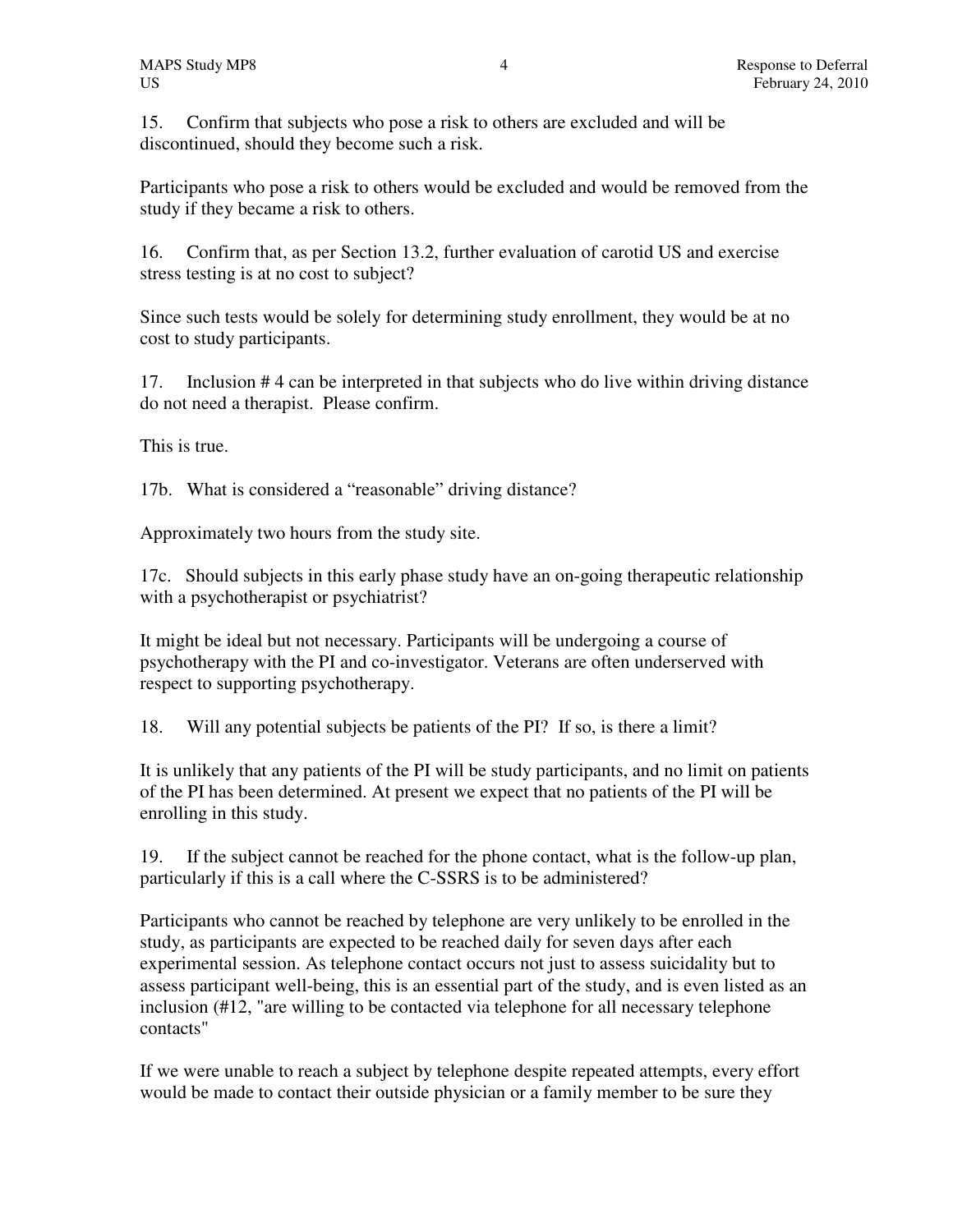received any support they needed. If we eventually contact the person they would only be allowed to continue in the study if we could be assured that such a problem would not recur.

20. What is the contingency plan if suicidal intent is endorsed?

Seriousness of suicidal intent would first be evaluated by the investigators both informally and through administrations of the CSSRS. Depending upon what is learned from evaluation, the investigator might increase support for and discussion with the participant, increase contacts or if during an experimental session, remain with the subject, consider hospitalization as described as a response to extreme psychological distress described in Appendix A on p. 61.

20b. What if this is with a subject who "does not live within driving distance?"

The same procedures would be in place; increased telephone contact could be used if additional appointments were not a viable option. In addition, since anyone outside driving distance would have to have an outside therapist, that therapist would be enlisted to provide evaluation and support.

20c. When the subject gives the release for the PI to communicate directly with their therapist (Inclusion # 4.), does this allow the PI to communicate with that therapist in instances when suicidal intent is endorsed?

Yes.

21. Section 7.4.1 reports no need for any clinical intervention for elevated BP to date. What criteria would be used to treat BP, in mitigating that potential risk?

First, people with elevated BP above cut-off will have BP assessed more frequently, as stated on p. 21 under "Safety Measures." Medication will be used to lower blood pressure if necessary. This is not explicitly stated but the presence of medications for treating hypertension is described as part of "Medical Emergencies," 7.5, where on pp. 39-40, the text states "The offices are located 2.6 miles from the nearest emergency room. The office will be equipped with a "crash cart" containing the emergency drugs and equipment necessary to respond to any complications. Intravenous fluids, antiarrhythmic drugs, antihypertensive drugs (such as nitroprusside and labetolol), injectable epinephrine and other pressor agents, and other standard emergency drugs and equipment will be available on-site as a means of treating any potential allergic reactions or other medical emergencies. "

The current standard of care is not to administer treatment for acute blood pressure elevations based on any specific blood pressure level, but only if there is evidence of end organ damage associated with severely elevated blood pressure, (usually a diastolic pressure of > 120 mmHg), ie: stroke or subarachnoid hemorrhage, hypertensive encephalopathy, myocardial infarction or unstable angina, acute pulmonary edema or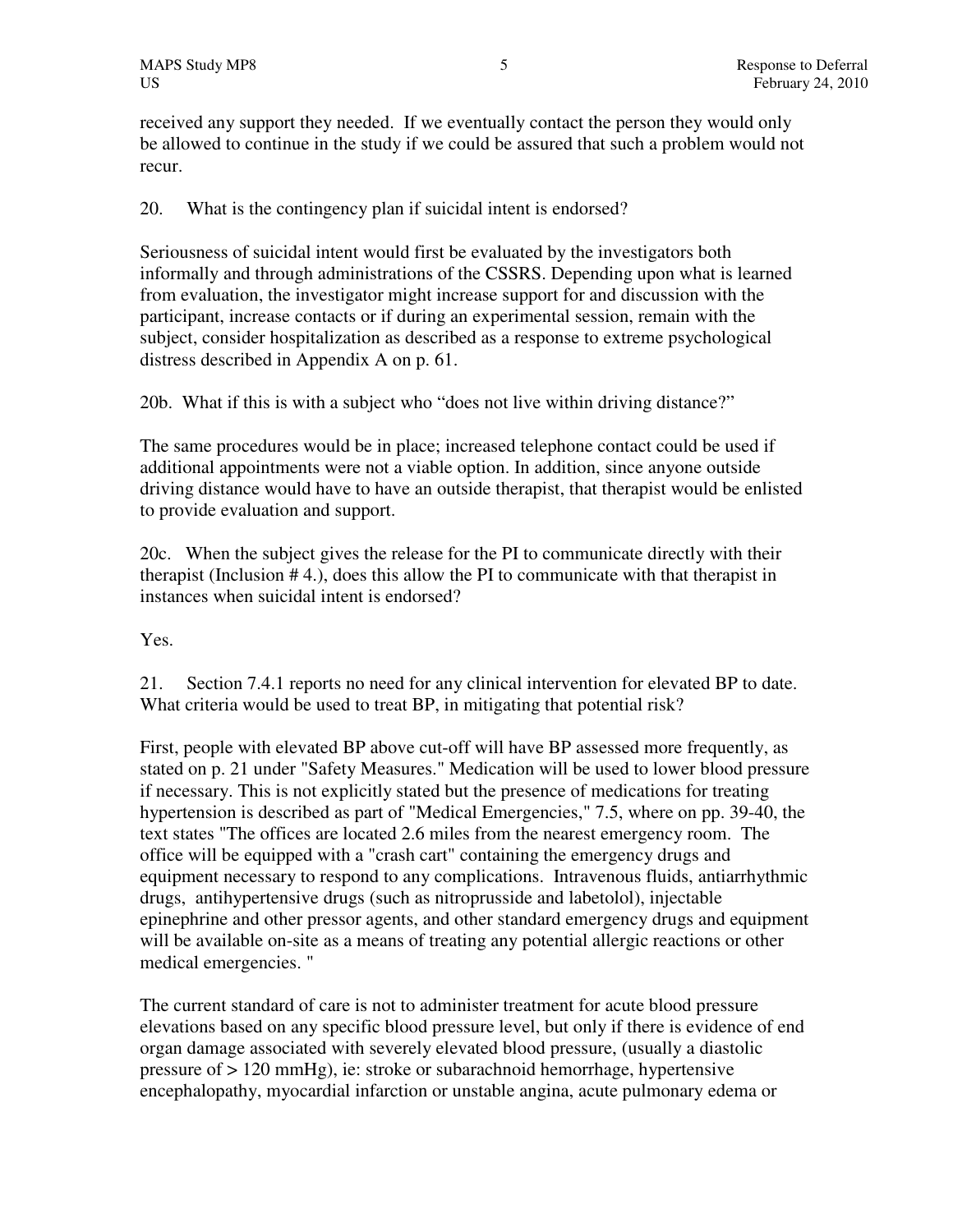acute congestive heart failure, aortic dissection. If the blood pressure were to become severely elevated the PI (board certified in emergency medicine and internal medicine as well as psychiatry) would evaluate for signs or symptoms of any of the above conditions and respond accordingly, initiating treatment and/or arranging transport to the hospital if needed. A good summary of criteria for treating acutely elevated blood pressure is found in Flanigan and Vitberg, Hypertensive Emergency and Severe Hypertension: What to Treat, Who to Treat, and How to Treat, Med Clin N Am 90 (2006) 439–451, which states, "Virtually all episodes of hypertensive emergency are associated with a diastolic blood pressure (DBP) O120 mm Hg; however, most patients who present with severe hypertension do not have a hypertensive emergency. It is crucial to recognize that not only will these patients not benefit from aggressive normalization of blood pressure but also there can be substantial morbidity caused by overly rapid decreases in blood pressure in patients who do not have rapidly evolving end-organ damage. Distinguishing between these two groups of patients is the first step in the safe management of significantly hypertensive patients....Hypertensive emergency is defined by acute and rapidly evolving end organ damage associated with significant hypertension, usually a DBP O 120 mm Hg. Controlling blood pressure within hours is desirable and requires admission to a critical care setting."

21b. Section 7.5 pg. 40 refers to "the same contingency plans will be used in this protocol." This protocol should contain a description of the contingency plans.

The contingency plan referenced within 7.5 is described in full within Appendix A, p. 60 and p. 62

22. Is there a limit to the number of antihypertensive medications a subject can have to control BP and still be on study?

No.

22b. Would someone requiring triple therapy be allowed?

Yes, so long as the investigators determine that none of the medications directly interfere with MDMA, or vice versa. However, the same would be true of a participant on monotherapy.

23. Section 13.0 Informed Consent states "A second informed consent form (ICF) will be obtained from all medium and active-placebo dose subjects who elect to go through the open-label Stage 2 process." However, only one consent document is provided that appears to capture Stage 2 'by default." Is a second consent form intended or not, particularly as many months can elapse before getting to Stage 2?

That is a holdover from when two consent forms were provided. Signing the single consent form will be considered an indication that a person is willing to enroll in Stage 2. Upon unblinding, they may continue to do so or choose not to do so, and they will be considered completing the study in either case.